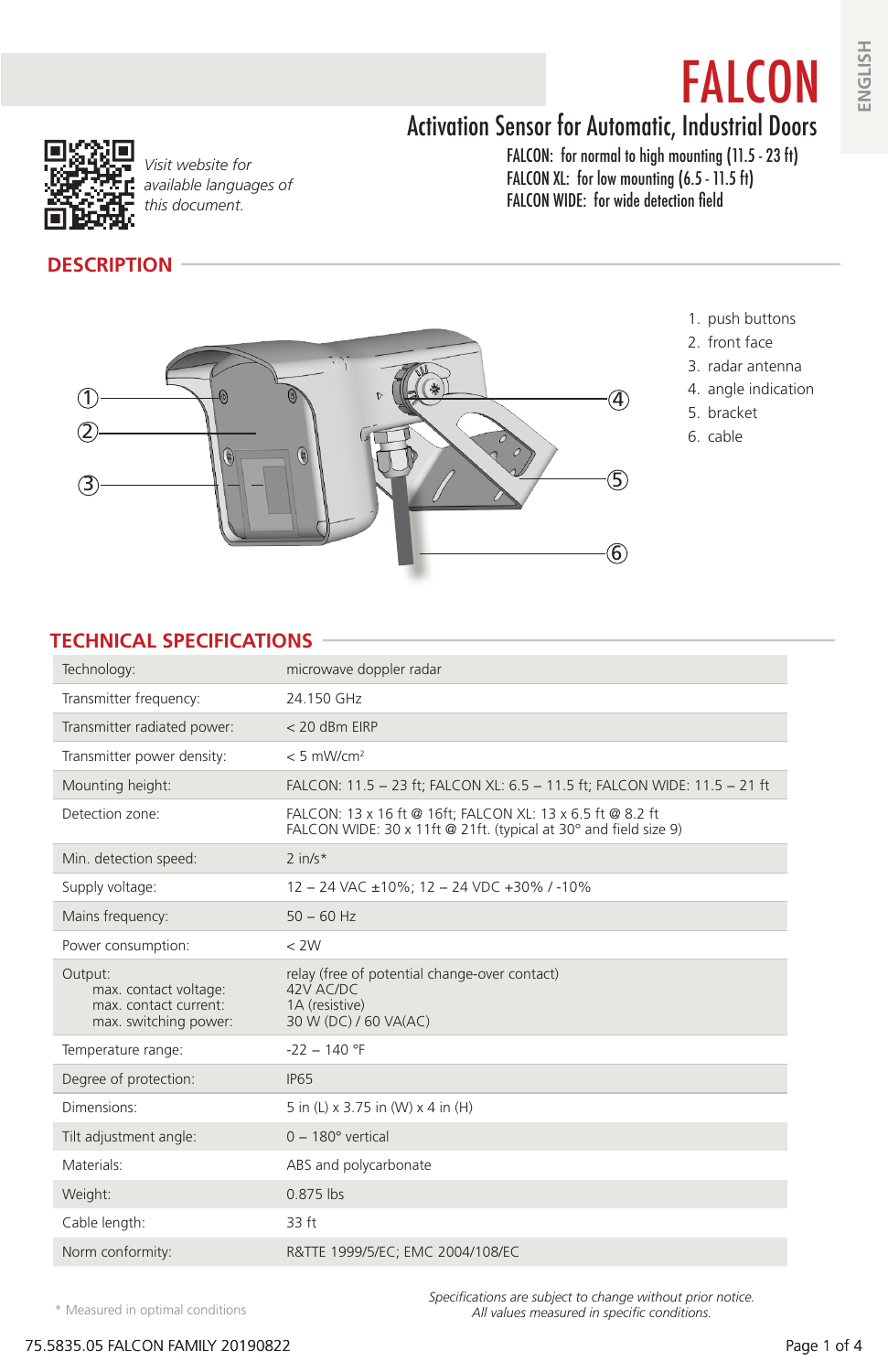# *INSTALLATION TIPS*

- The sensor must be firmly fastened in order not to vibrate.
- The sensor must not be placed directly behind a panel or any kind of material.
- The sensor must not have any object likely to move or vibrate in its sensing field.
- The sensor must not have any fluorescent lighting in its sensing field.



1

## **DIMENSIONS (inches)**





## **MOUNTING & WIRING**



Remove the bracket from the sensor. Drill 2 holes accordingly. Mount the bracket firmly.



Position the sensor on the bracket and fasten the screws firmly.



Connect the wires to the door controller. Choose between NO and NC contact.

> *US ← → EURO red*  ← *→ green black brown white ← → white green ← → yellow yellow ← → gray European wire color cross-reference:*

#### 2 **MOUNTING ADJUSTMENT**



Adjust the angle of the sensor to position the detection field. Adjust the field size with the remote







control or the push buttons.

#### **FALCON** (mtg ht: **16 ft**) **FALCON XL** (mtg ht: **8 ft**) **FALCON WIDE** (mtg ht: **11.5 ft**)



All detection field dimensions were measured in optimal conditions and with field size value 9.

#### Page 2 of 4 75.5835.05 FALCON FAMILY 20190822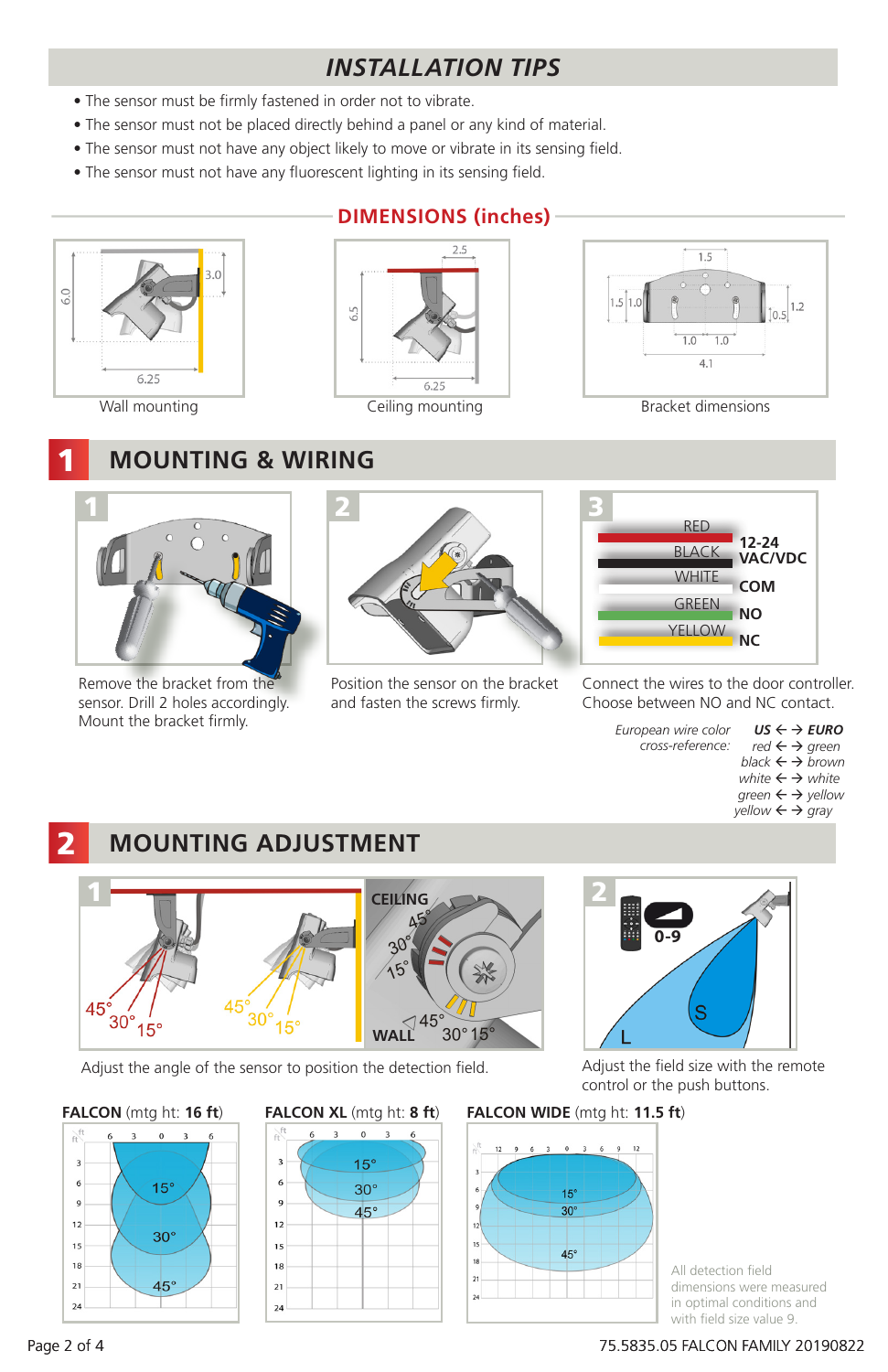#### 3 **DETECTION FILTER (REJECTION MODE)**

Choose the correct detection filter for your application with the remote control or push buttons.

| <b>Detection of all targets</b>                                                                                 | Detection only of vehicles moving toward the sensor*                                                                                                                                                                                                                                                                   |  |  |  |
|-----------------------------------------------------------------------------------------------------------------|------------------------------------------------------------------------------------------------------------------------------------------------------------------------------------------------------------------------------------------------------------------------------------------------------------------------|--|--|--|
| (pedestrians and parallel traffic are detected)                                                                 | (pedestrians and parallel traffic are not detected + disturbances are filtered)                                                                                                                                                                                                                                        |  |  |  |
| $1 = no$ specific filter<br>$2$ = filter against disturbances<br>(recommended in case of vibrations, rain etc.) | Value recommendations according to angle and height:<br>$ 23 \text{ ft} - 11.5 \text{ ft} $ 8 ft<br>Always check if the chosen value is<br>$-15^\circ$<br>optimal for the application.<br>$-30^\circ$<br>The object size and nature can<br>4<br>influence the detection.<br>$-45^\circ$<br>4<br>$+45^\circ$<br>6<br>XI |  |  |  |

\* The vehicle detection filter increases the response time of the sensor.

#### **LED SIGNALS**



| <b>NORMAL MODE</b> |                      |                  |  |  |  |  |  |  |
|--------------------|----------------------|------------------|--|--|--|--|--|--|
|                    | no LED               | no detection     |  |  |  |  |  |  |
|                    | red                  | detection        |  |  |  |  |  |  |
|                    | red & green blinking | power on / learn |  |  |  |  |  |  |

## **POSSIBLE SETTINGS BY REMOTE CONTROL**